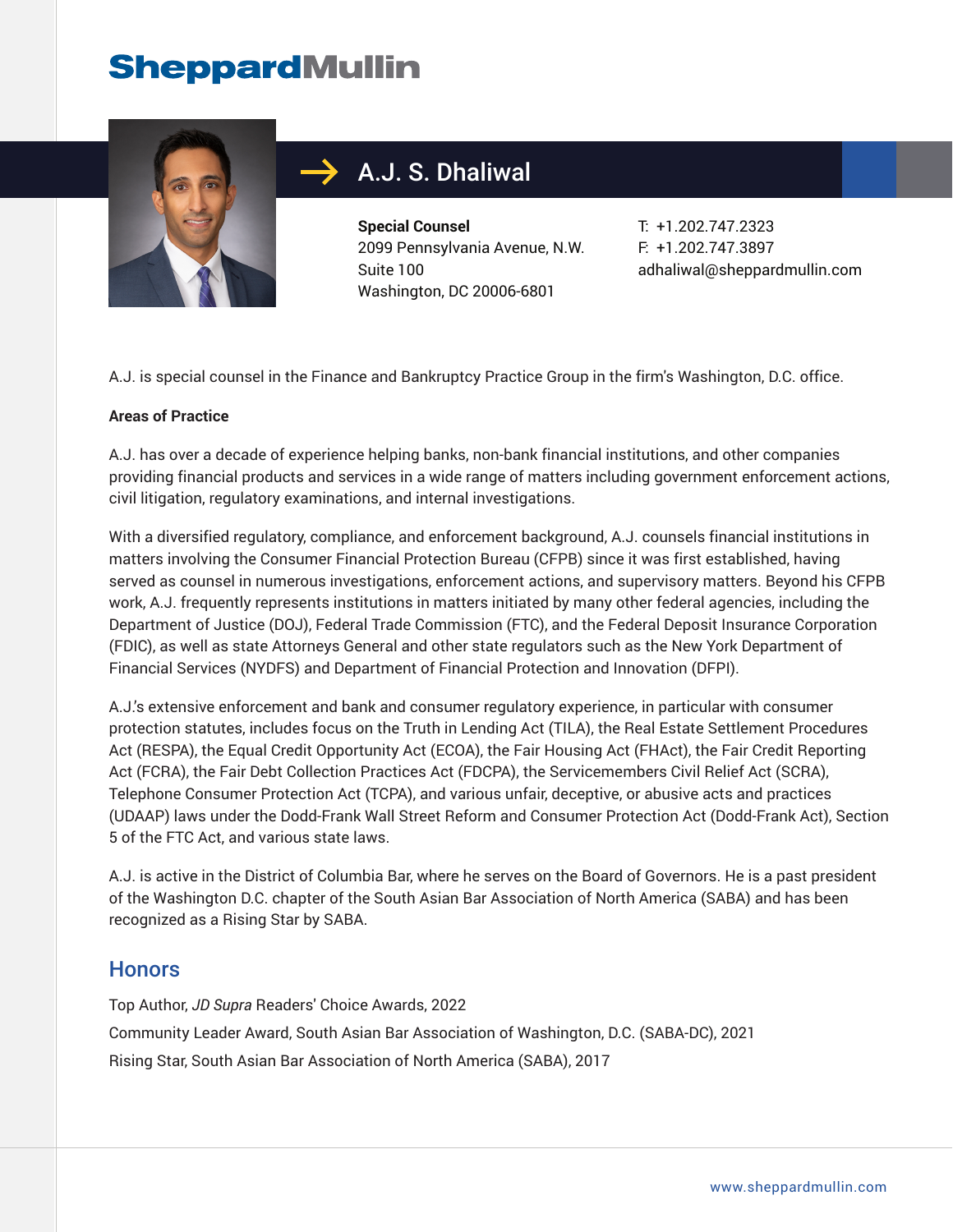## **Experience**

- Represented indirect auto finance company in a DOJ and state AG investigation into subprime auto loan origination and securitization practices
- Represented several card issuers in CFPB enforcement actions relating to unfair billing tactics and deceptive marketing with respect to credit card add-on products
- Represented a large student loan servicer in parallel federal government investigations, focusing on issues related to UDAAP and SCRA compliance
- Represented a credit reporting bureau in a CFPB enforcement action alleging UDAAP violations relating to the marketing of credit scores to consumers
- Represent financial institutions in connection with data breach and cyber matters, including in connection with related state regulatory and enforcement investigations into breaches
- Represent multiple companies stemming from a CFPB sweep of investigations, which led to enforcement actions and negotiated settlements, alleging violations of the CFPA prohibition against deceptive acts and practices, the MAP Rule, and Regulation Z
- Representation of multiple mortgage companies in FCA and FIRREA investigations by the DOJ, various U.S. attorneys' offices, HUD, and VA, concerning compliance with the Fair Housing Administration (FHA) Direct Endorsement Lender program guidelines, VA loan requirements, HECMs, and Fannie Mae and Freddie Mac origination and servicing guidelines
- Represented several banks and non-banks through CFPB examinations and pre-enforcement matters and responding to Proposed Action and Request for Response (PARR)
- Represented a non-bank in a confidential bank regulator enforcement matter based on a referral from the CFPB to the DOJ for alleged fair lending violations
- Responded to FDIC investigation subpoena on behalf of a national bank alleging RESPA violations arising out of co-marketing agreements and desk rentals
- Defended residential mortgage lender in FCA qui tam litigation in Southern District of California regarding the FHA government-insured loan program
- Representing large financial institution in connection with CFPB supervisory examination into fair lending activities
- Advised multiple non-banks on issues related to their advertising and marketing practices in compliance with TCPA, TILA, the MAP Rule, and UDAP/UDAAP
- Advised a FinTech payments processor on matters related to disclosure delivery, advertising and marketing compliance, and risk management
- Represented major card issuer in identifying, self-reporting to CFPB, and remediating UDAAP noncompliance, resulting in the avoidance of a consent order and civil money penalties
- Helped a card issuer redesign existing rewards program, create benchmarks against best in class standards, conduct risk assessments, integrate grandfathered balances, and terminate legacy programs
- Advised credit, debit, and prepaid card issuers in compliance management, deferred interest, and technical compliance with consumer financial laws and regulations
- Participated on due diligence teams to assess regulatory risks related to the acquisition of financial services entities, including mortgage originators and servicers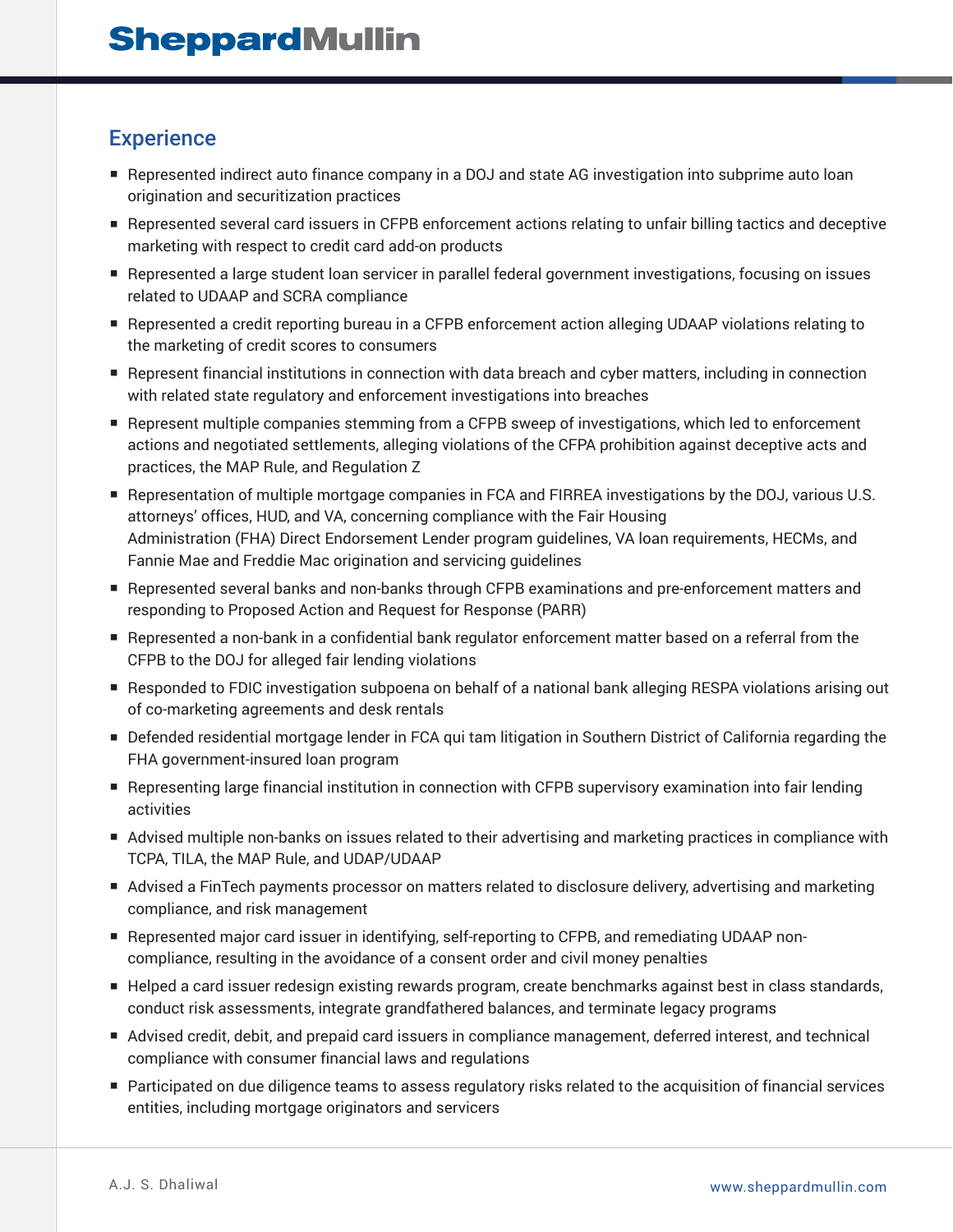■ Representation of a bank in connection with an FDIC examination that alleged RESPA violations

### Articles

- Eye on Privacy 2021 Year in Review 01.11.2022
- Decade in the making: CFPB proposes Dodd-Frank Section 1071 Regulations *Daily Journal*, 10.27.2021
- Co-author, *The Supreme Court's Ruling in Seila Law LLC v. CFPB: The End of CFPB Constitutionality Litigation?* The Business Lawyer (Spring 2021)
- Co-author, *The devil is in the details: LabMD imposes limitations on the FTC's enforcement authority*, Cybersecurity Law Report (June 2018)
- Co-author, *The FCC's Expanding Definition of Privacy*, Journal of Internet Law (October 2015)
- Co-author, *Petitions To Modify or Set Aside CFPB Civil Investigative Demands: Analysis of Recent Decisions*, LexisNexis® Emerging Issues Analysis (January 2013)

#### **Consumer Finance and Fintech Blog Posts**

- "CFPB Targets Student Loan Debt Relief Scam Reboot," June 15, 2022
- "FTC Captures \$2.7 Million in Restitution from Small Business Financer," June 13, 2022
- "California Approves Commercial Financing Disclosure Regulations," June 13, 2022
- "New York Releases Stablecoin Guidance," June 13, 2022
- "California Regulator Seeks Comment on Reworking Consumer Complaint Rules," June 7, 2022
- "CFPB Affirms Compliance with ECOA Adverse Action Notice Requirements," June 7, 2022
- "California Regulator Seeks Comment on Future Crypto Guidance," June 7, 2022
- "CFPB Announces Opening of New Office of Competition and Innovation," June 7, 2022
- "Connecticut Stops FinTech from Unlicensed Lending Activities," June 7, 2022
- "FinCEN Highlights Responsible Crypto Innovation, Warns Service Providers," June 1, 2022
- "OCC Acting Comptroller: Recent Crypto Events Provide a "Wake-Up Call," "Opportunity to Reset and Recalibrate"," May 31, 2022
- "CFPB, NY Reach \$4M Settlement with Debt Collection Operation," May 31, 2022
- "FTC Strengthens Advertising Guidelines Against Fake Reviews," May 31, 2022
- "FTC Takes Action Against Payment Processor," May 31, 2022
- "FDIC and CFPB Take Action to Protect Against Misrepresentations about FDIC Insured Status and Misuse of Name and Logo," May 20, 2022
- "Stablecoin Regulation Update," May 20, 2022
- "CFPB Report on Mortgage Servicers Examines Industry Responses After Pandemic Protections End," May 20, 2022
- "Treasury Department Proposes Non-Loan Status for Earned Wage Access," May 16, 2022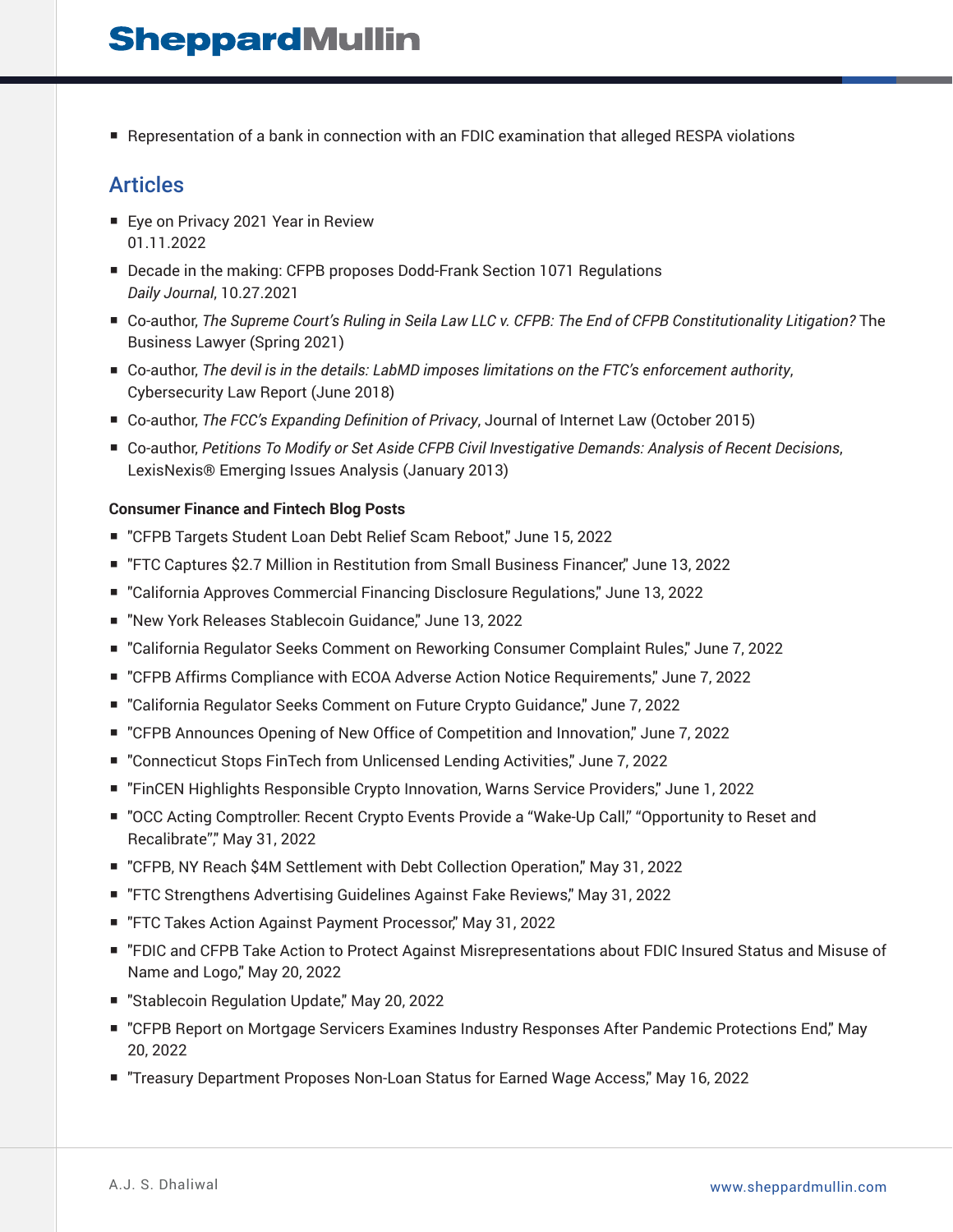- "CFPB Affirms that ECOA Protects Consumers After Receiving Credit," May 16, 2022
- "CFPB Blog: Stop Overcharging for Auto Loan Add-on Products," May 13, 2022
- "CFPB Issues Spring 2022 Supervisory Highlights," May 13, 2022
- "No Relief in Sight: CFPB and FTC Continue to Take Action Against Debt Settlement Companies," May 13, 2022
- "Governor Newsom Signs Blockchain Executive Order," May 5, 2022
- "FTC Proposes Updates to Telemarketing Sales Rule, Business to Business Exemption in Order To Protect Small Businesses," May 4, 2022
- "California Reinstates Licensing Exemption for Single Commercial Loan Made During 12-month Period," May 3, 2022
- "FTC, DOJ Seek to Enjoin Internet Provider From Facilitating Illegal Robocalls," April 29, 2022
- "California Strikes Back: Filing Cross-Complaint Alleging FinTech is "True Lender," Seeks \$100M Penalty," April 28, 2022
- "FinTechs in Crosshairs as CFPB Invokes Dormant Authority to Examine Nonbanks," April 28, 2022
- "CFPB and NY AG Sue Remittance Provider, citing "Repeat Offender"," April 28, 2022
- "FTC Finalizes Order Against Leading Provider of Business Credit Reports," April 28, 2022
- "CFPB Director Testifies Before Congress," April 28, 2022
- "CFPB Signals Foray into Protecting Small Businesses from Abusive Debt Collectors," April 21, 2022
- "CFPB Director Critical of Small Bank Core Service Providers," April 21, 2022
- "DFPI: Virtual Currency Platform is not Money Transmitter," April 19, 2022
- "CFPB Sues Credit Reporting Agency and Former Senior Executive," April 18, 2022
- "State Investor Advisory Addresses DeFi Risks," April 18, 2022
- "Crypto Round-up: Executive Order Coincides with Uptick in Enforcement Actions," April 18, 2022
- "FDIC Warns Insured Institutions Engaging in Crypto Activities About Risks," April 11, 2022
- "Acting Comptroller Discusses Architecture of Stablecoins," April 11, 2022
- "CFPB Fines Student Loan Servicer \$1 Million to Settle Alleged UDAAP Violations," April 8, 2022
- "Utah Enacts Commercial Financing Disclosure Requirement," April 8, 2022
- "Interagency Task Force Unveils Action Plan to Address Racial Discrimination in Home Appraisals," April 8, 2022
- "FTC Imposes Record-Setting \$10M Fine Against Multistate Auto Dealer, Settling Charges of Racial Discrimination and Unauthorized Charges," April 8, 2022
- "May 1st is Around the Corner: Bank Computer-Security Incident Notification Requirements," April 1, 2022
- "FTC, DOJ Halt Credit Repair Operation Over Deceptive Practices," March 25, 2022
- "Recent Transaction Transfers Ownership of Digital Mortgage Loans via Blockchain," March 25, 2022
- "CFPB Flexes UDAAP Muscle Over Contractual "Gag" Clauses and Fake Consumer Reviews," March 24, 2022
- Regulation by Definition: CFPB Broadens Definition of "Unfairness" to Rein in Discrimination," March 17, 2022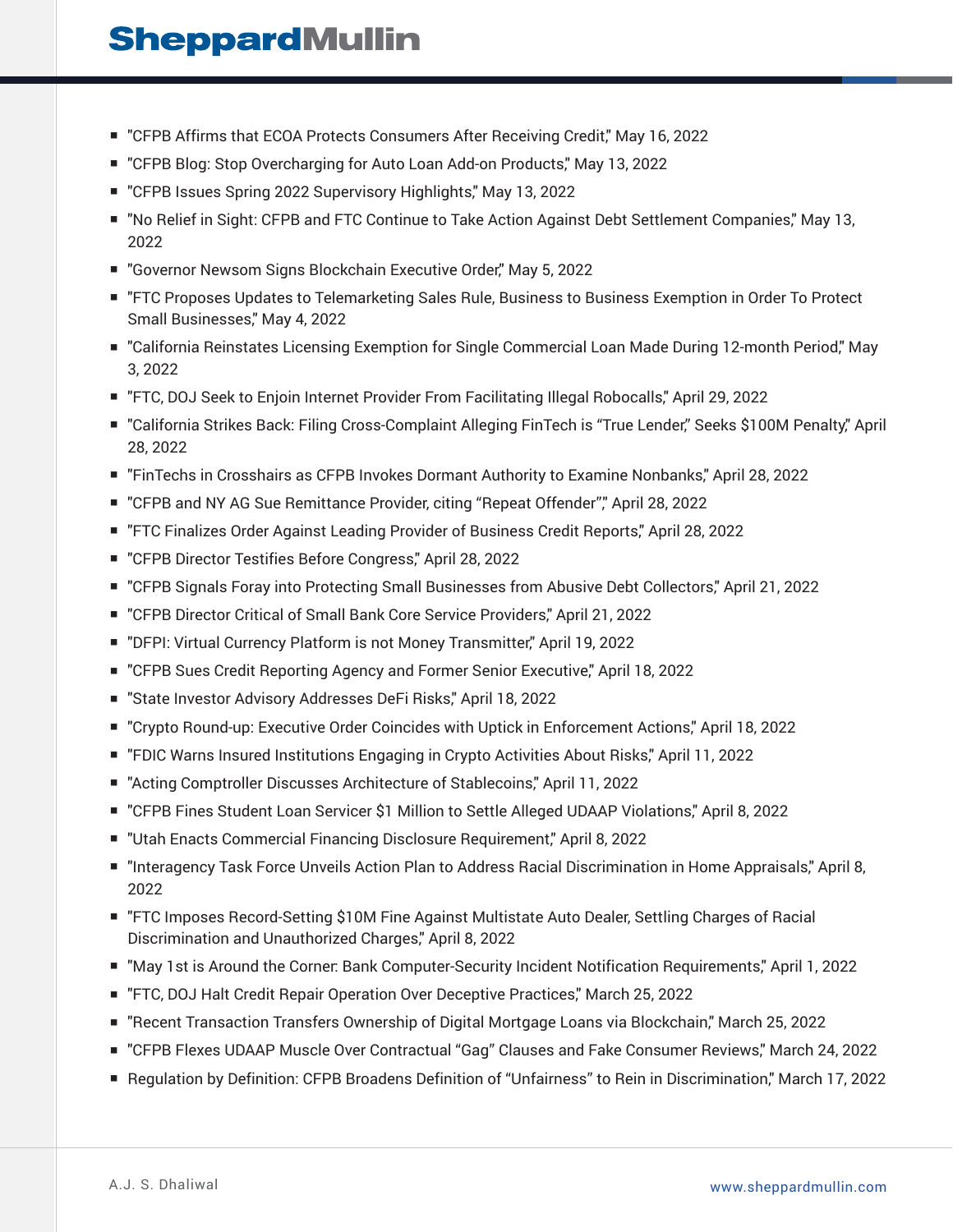- "Online Investment Site Settles with FTC, \$2.4M Fine," March 16, 2022
- "Fintech Flips Script, Sues California Regulator Over 36% Rate Cap Law," March 11, 2022
- "Virginia Approves Bill Allowing Banks to Offer Cryptocurrency Custody Services," March 9, 2022
- "Biden Administration Issues Executive Order on Cryptocurrencies," March 9, 2022
- "FTC Bans Operators of Alleged Debt Relief Scam, \$5.3M penalty," March 7. 2022
- "CFPB: Auto Loan Servicers Must Ensure Lawful Repossessions," March 7, 2022
- "DFPI Approves EWA Provider," March 7, 2022
- "CFPB Seeks to Prevent Algorithmic Bias in Automated Home Valuation Models," March 7, 2022
- "CFPB to Monitor Lenders During Expected Increase in Auto Loan Debt," February 25, 2022
- "Federal Agencies Issue Interagency Statement on Special Purpose Credit Programs Under ECOA, Regulation B," February 25, 2022
- "California and Georgia Reach Settlement with Rent-to-Own Companies," February 25, 2022
- "Auto Finance Companies May Face Risk From Holder Rule, Pending California Supreme Court Case," February 22, 2022
- "CFPB Takes Aim at Prepaid Card Providers Distributing Government Benefits," February 18, 2022
- "House Financial Services Committee Focuses on PWG Stablecoin Report," February 10, 2022
- "OCC Prevails in Challenge to "Valid When Made" Rule," February 9, 2022
- "DC OAG Reaches \$4 Million Settlement with FinTech Over Claims of Predatory Lending," February 9, 2022
- "FTC Order: Auto Marketing Company and Owner Banned From Industry for Misleading Consumers," February 1, 2022
- "CFPB Provides Guidance on How Consumers Can Obtain and Dispute Inaccuracies in Credit Reports," January 28, 2022
- "DFPI Reminds Licensees to Submit Annual Reports by March 15," January 27, 2022
- "CFPB Addresses "Confusion" Over Earned Wage Access Program," January 27, 2022
- "CFPB Requests Comments on "buy now, pay later"," January 27, 2022
- "CFPB to Examine College Lending Practices," January 26, 2022
- "FTC Says the Holder Rule Does Not Prevent State Law From Requiring Payment of Costs or Attorneys' Fees Against Loan Holders," January 25, 2022
- "CFPB Bans Payment Processor for Engaging in Fraudulent Practices," January 21, 2022
- "Federal Reserve Examines Pros and Cons of a Central Bank Digital Currency," January 21, 2022
- "OCC: Bank Regulation Would Mitigate Crypto Risk," January 21, 2022
- "FTC: Provider of Business Credit Reports Engaged in Deceptive and Unfair Practices, Refunds Customers," January 21, 2022
- "CFPB Likely to Delay Data Sharing Rule Until 2023," January 18, 2022
- "Lead Generator Settles with FTC Over Alleged FCRA and FTC Act Violations," January 13, 2022
- "CFPB Report: Major Credit Bureaus Failed to Meet Statutory Obligations in Response to Consumer Complaints," January 7, 2022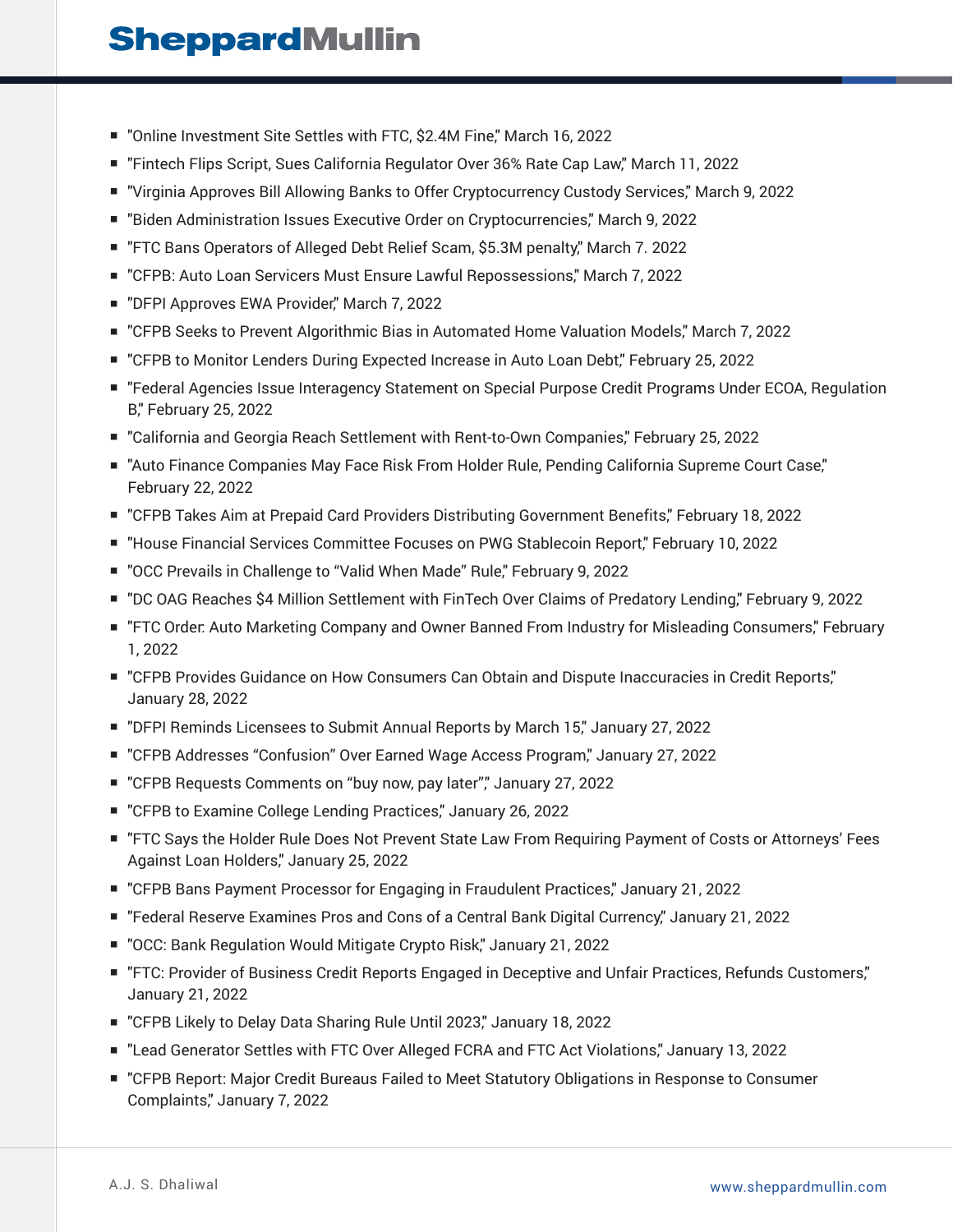- "FTC Bans Merchant Cash Advance Provider from Industry", January 7, 2022
- "CFPB Takes Action Against Purchaser of Structured Settlements," January 5, 2022
- "New York Makes Remote Online Notarizations Permanent" January 3, 2022
- "CFPB Closes Online Lending Fintech for Violating ECOA and CFPB Consent Order," January 3, 2022
- "DFPI Issues Consent Order to Auto Title Lender," January 3, 2022
- "DFPI Extends NMLS Transition for CFL Licensees to March 15, 2022," January 3, 2022
- "CFPB Issues Orders to Companies Offering BNPL Credit," December 20, 2021
- "CFPB Published Reg. Z Amendments to Facilitate Libor Transition," December 16, 2021
- "Federal Bank Regulators Approve New Cybersecurity Incident Notification Rule," December 8, 2021
- "DFPI Reports Increase in Consumer Loans Under \$2,500, Decrease in Consumer Loans Between \$2,500 and \$10,000," December 3, 2021
- "OCC Chief Counsel Clarifies Bank Authority to Engage in Crypto," December 1, 2021
- "Banking Agencies Provide Crypto-Asset Roadmap as a Result of Interagency "Policy Sprints"," November 24, 2021
- "Eleventh Circuit orders en banc rehearing in *Hunstein*," November 19, 2021
- "New York Enacts Consumer Credit Fairness Act, Impacting Debt Collection Actions," November 17, 2021
- "OCC: Modernize the Bank Regulatory Perimeter on Bank-Fintech Partnerships," November 17, 2021
- "Banking Agencies: Mortgage Servicers Should Prepare For Increased Scrutiny," November 12, 2021
- "New Commissioner Appointed to lead CA DFPI: Cloey Hewlett," November 12, 2021
- "OCC Calls for Regulation of Crypto Banking," November 9, 2021
- "NMLS Transition for California Financing Law Licensees: December 31, 2021 Deadline," November 9, 2021
- "President's Working Group Releases Report on Stablecoins," November 5, 2021
- "FTC to Increase Enforcement Against "Dark Patterns" Directed at Consumers," November 3, 2021
- "FTC Finalizes Safeguard Rules for Non-Bank Financial Institutions," November 3, 2021
- "CFPB Director Chopra Appears at First House Hearing Since Approval as Director," November 1, 2021
- "CFPB, DOJ and OCC Take Action Against National Bank for Alleged Redlining," October 25, 2021
- "CFPB to Tech Companies: Submit Payment System Information," October 25, 2021
- "First CFPB Enforcement Action Under New Director: \$6 Million Fine Against Prison Financial Services Company," October 25, 2021
- "NYDFS Issues Proposed Rules to Implement New Commercial Financing Disclosure Law," October 25, 2021
- "Hawaii Amends Small Dollar Lending Law," October 21, 2021
- "NMLS Transition for California Financing Law Licensees: December 31, 2021 Deadline," October 21, 2021
- "CFPB Updates Supervision and Examination Manual, Adds IT Examination," October 21, 2021
- "CFPB Opts Not to Take Action Against Banking App," October 13, 2021
- "OCC: Crypto and DeFi Must Avoid Another Financial Crisis," October 4, 2021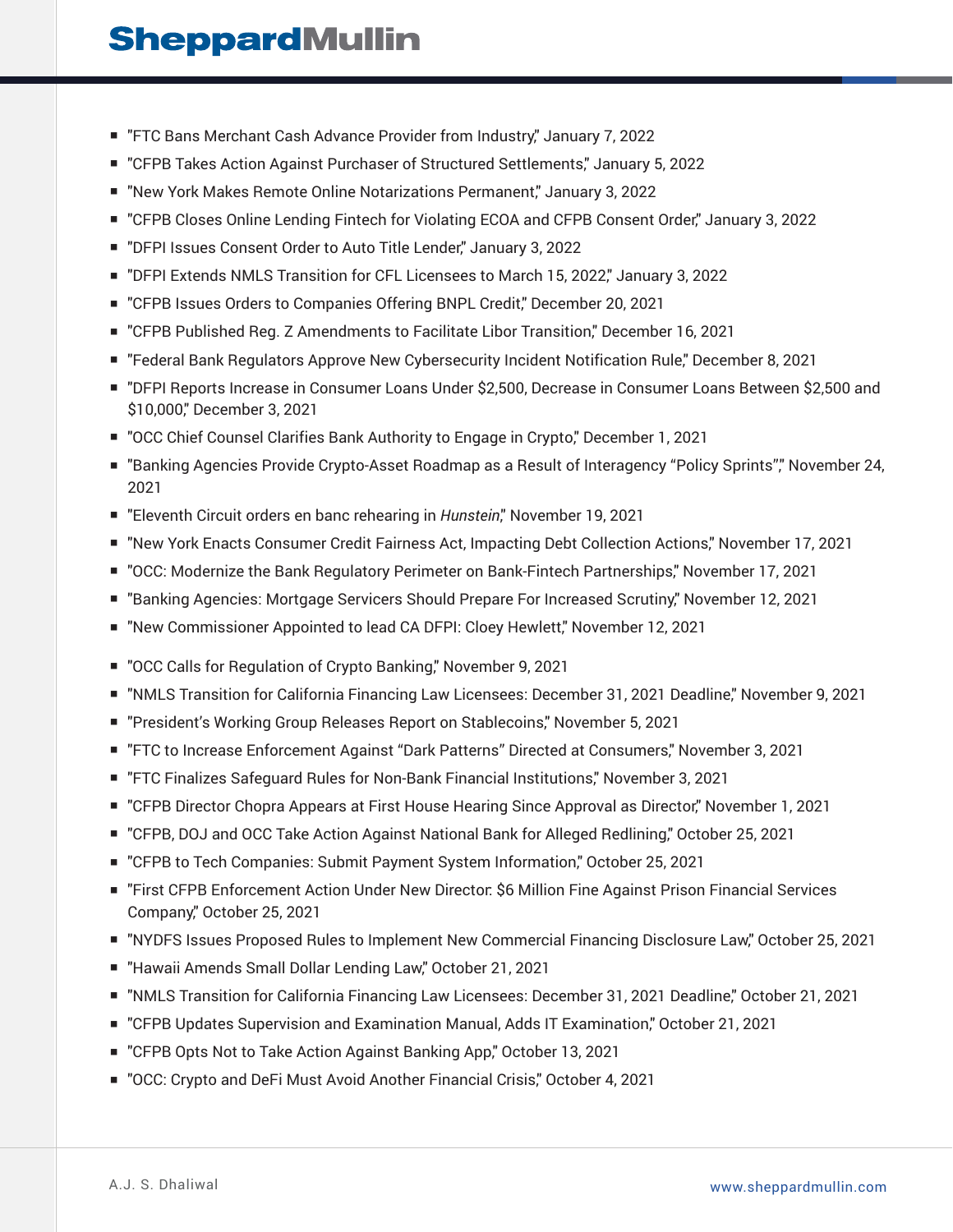- "Chopra Confirmed as CFPB Director," October 1, 2021
- "More Regulatory Clarity on the Horizon for FinTech," September 30, 2021
- "Court Agrees with FTC: Can Seek Relief under Section 19," September 27, 2021
- "CFPB Alleges that Service Provider Helped Credit-Repair Businesses Charge Illegal Fees," September 22, 2021
- "CFPB Sues Online Lender for Alleged Violations 2016 Consent Order," September 21, 2021
- "Money Transmission Licenses Required for Virtual Currency Activities in Arkansas and Florida," September 21, 2021
- "Wyoming and Maine Issue New Licensing Requirements Potentially Impacting Passive Loan Investors," September 21, 2021
- "Are Income Share Agreements Loans? The CFPB Says Yes," September 10, 2021
- "FTC Approves Changes to FCRA Rules; Clarifies Application to Motor Vehicle Dealers," September 9, 2021
- "CFPB Issues Proposed Rule Under Section 1071 of Dodd-Frank to Collect Small Business Lending Data," September 3, 2021
- "Banking Agencies Release Due Diligence Guidance on Community Bank-FinTech Relationships," August 31, 2021
- "FFIEC Issues Updated Guidance on Authentication and Access to Financial Institution Services and Systems," August 26, 2021
- "CFPB To Issue Data Collection Regulations for Small Business Lenders in September," August 13, 2021
- "CFPB Confirms November 30 Effective Date for Debt Collection Final Rules," August 11, 2021
- "California Regulator Signals New Scrutiny of Student Lending Industry, Enters Into Consent Order with Servicer of Income Share Agreements," August 10, 2021
- "Maine Enacts "True Lender" Legislation, Amends Consumer Credit Code to Include Anti-Evasion Provisions," August 9, 2021
- "CFPB Reaches Correct Resolution On Juneteenth Disclosure Issues," August 9, 2021

#### **Finance and Bankruptcy Law Blog Posts**

- "Federal Agencies Request Comments on Risk Management Guidance for Third-Party Relationships," July 19, 2021
- "CFPB Takes Action Against FinTech Company for Originating Unauthorized Loans," July 19, 2021
- "FHFA Releases Policy Statement On Fair Lending," July 15, 2021
- "CFPB Blogs About Buy Now Pay Later," July 13, 2021
- "FDIC Chairman Discusses FinTech and Bank Innovation," July 7, 2021
- "CFPB and Georgia AG Settle With Debt-Relief Company," July 7, 2021
- "DFS Settles with Indirect Auto Lenders to Resolve Fair Lending Violations," July 7, 2021
- "CFPB Issues Summer 2020 Supervisory Highlights," July 7, 2021
- "House Votes to Repeal OCC True Lender Rule," June 28, 2021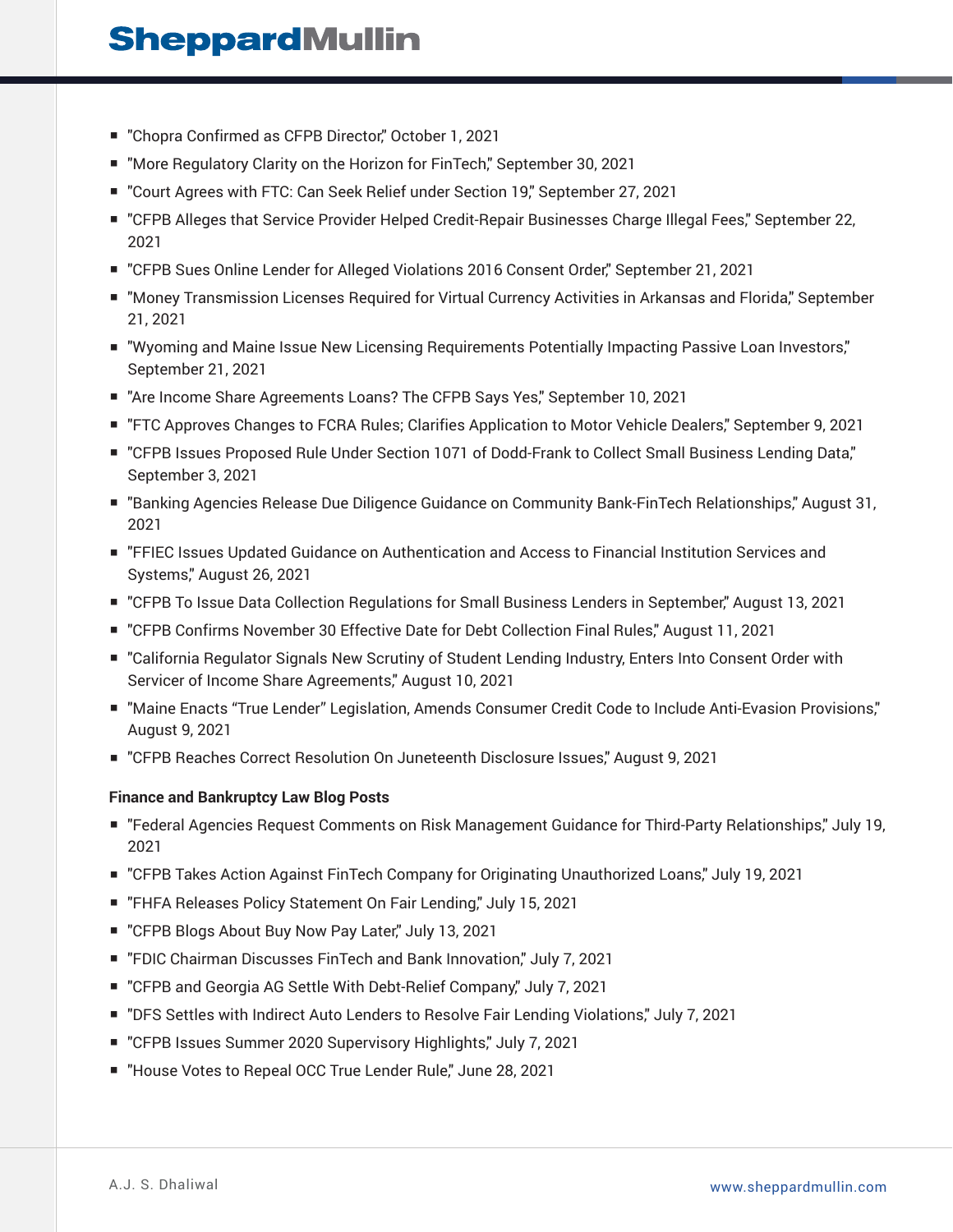- "Lina Khan Sworn in as New FTC Chair," June 28, 2021
- "CFPB to Resume Examinations Under the Military Lending Act," June 22, 2021
- "FTC Takes Novel Approach to Seek Civil Money Penalties in the Wake of AMG Capital Ruling," June 18, 2021
- "Second Circuit Reverses Ruling in FDCPA Case," June 15, 2021
- "House Subcommittee Launches Investigation into FinTech Companies' Role in Allegedly Fraudulent PPP Loans," June 15, 2021
- "CFPB Issues Mortgage Servicing FAQs," June 15, 2021
- "CFPB Issues FAQs on Electronic Fund Transfers," June 8, 2021

#### **Privacy Law Blog Posts**

- "On the Clock: Cyber Incidents Notification Deadline Approaching for Banks," April 19, 2022
- "NYDFS Issues Cybersecurity Guidance in Response to Events in Ukraine," March 9, 2022
- "FTC Fines Lead Generation Company \$1.5M Citing Misuse of Consumer Financial Data," January 24, 2022
- "CFPB's Latest Orders Place Data Practices Front and Center for 2022," January 5, 2022
- "Beginning in May 2022 Banks Will Have 36 Hours to Disclose Certain Types of Cyber Incidents," December 9, 2021
- "Non-Banking Institutions Will Want to Review Security Measures in Light of Update to Safeguards Rule," November 4, 2021
- "European Securities Watchdog Fine Highlights Importance of Data Integrity and Regulatory Access," September 27, 2021
- "NYDFS Issues Ransomware Guidance," July 12, 2021

### Media Mentions

Consumers turn to 'buy now, pay later,' stoking worry about repayment ability *Roll Call*, 10.26.2021

### Events

Who Turned Out the Lights?: FTC Steps Up "Dark Patterns" Enforcement of Retailers Webinar, 02.02.2022

### **Memberships**

American Bar Association, Banking Law Committee District of Columbia Bar Association, Board of Governors (2018-2021) National Asian Pacific American Bar Association South Asian Bar Association of North America South Asian Bar Association of Washington, DC